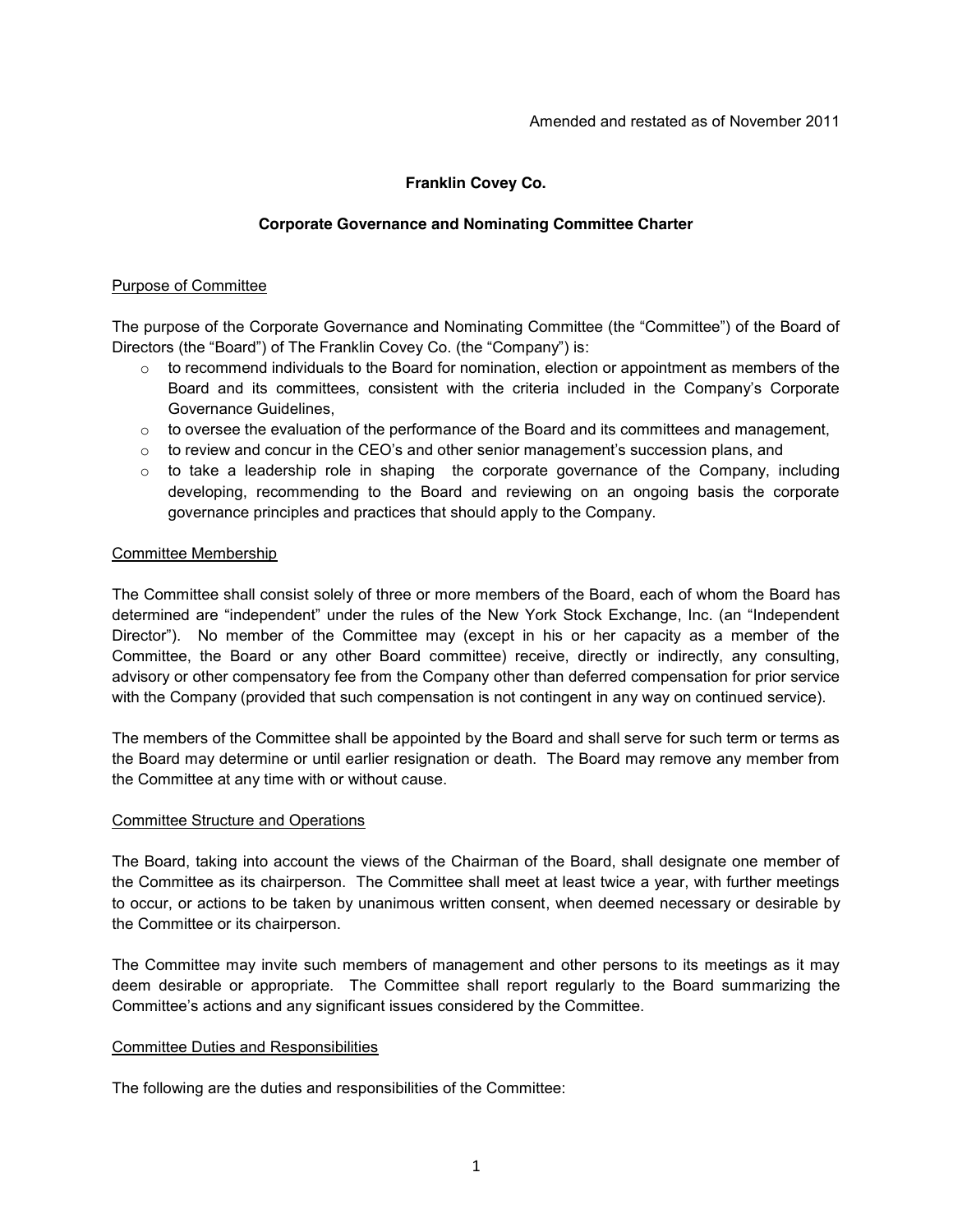- 1. To identify individuals qualified to become Board members, to recommend to the Board the nominees to stand for election as directors at the annual meeting of stockholders or, if applicable, at a special meeting of stockholders, and in each case to provide to the Board the Committee's assessment of whether each such individual or nominee would be an Independent Director. In the case of a vacancy in the office of a director (including a vacancy created by an increase in the size of the Board), the Committee shall recommend to the Board an individual to fill such vacancy through appointment by the Board. In recommending candidates, the Committee shall place primary emphasis on the criteria set forth under "Selection of Directors – Nominations and Appointments" in the Company's Corporate Governance Guidelines. The Committee may consider candidates proposed by management, but is not required to do so.
- 2. To review periodically as it deems appropriate, but at least annually, the standards to be applied by the Board in making determinations as to whether a director should be deemed an Independent Director, to recommend to the Board any modifications to these standards that the Committee deems desirable, and to provide to the Board the Committee's assessment of which directors should be deemed Independent Directors under the then-current standards and under any recommended modifications to the standards.
- 3. To identify Board members qualified to fill vacancies on any committee of the Board (including the Committee), to recommend that the Board appoint the identified member or members to the respective committee and to recommend to the Board any member of a committee that should be removed from such committee. In recommending a candidate for committee membership or removal from a committee, the Committee shall take into consideration the criteria set forth under "Selection of Directors – Nominations and Appointments" in the Company's Corporate Governance Guidelines, the factors set forth in the charter of the committee, if any, and any other factors that it deems appropriate and that are not inconsistent with the criteria set forth in the Corporate Governance Guidelines or any factors set forth in the committee charter. In recommending a candidate for Audit Committee membership, the Committee shall provide the Board the Committee's assessment of whether such candidate would be independent and would be an "audit committee financial expert," in each case, as defined by the rules of the Securities and Exchange Commission.
- 4. To make recommendations to the Board from time to time as to changes that the Committee believes to be desirable in the size of the Board or any committee thereof.
- 5. To make recommendations to the Board from time to time as to the establishment of any new committees of the Board that the Committee believes to be necessary or desirable.
- 6. To annually conduct an evaluation of the performance of the Board and its committees and, through its chairperson, to communicate this evaluation to the full Board. The performance evaluation shall be conducted in such manner as the Committee deems appropriate.
- 7. To review periodically recommendations from the Organization and Compensation Committee as to the form and amounts of director compensation and make recommendations to the Board with respect thereto.